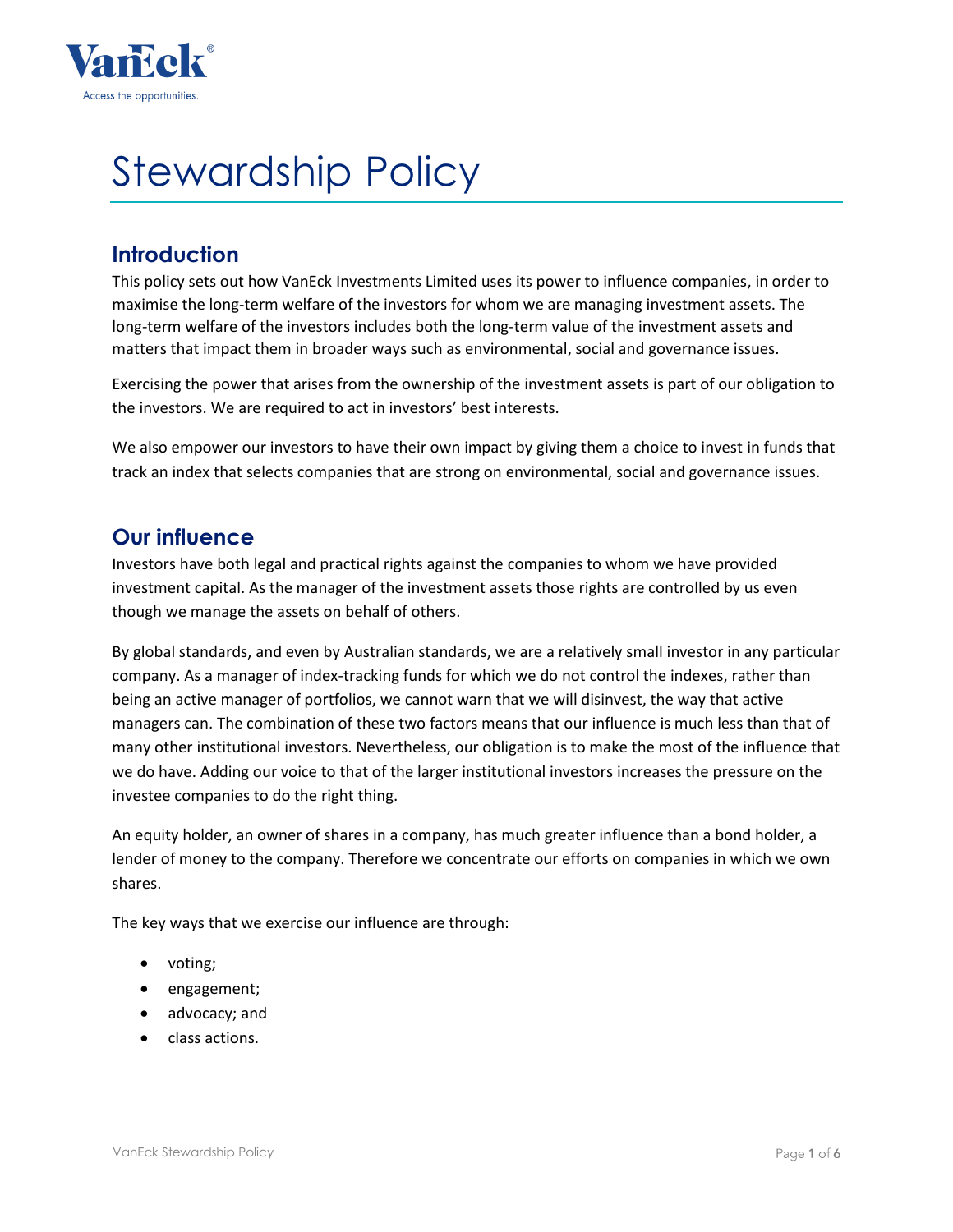

## **Empowering our investors**

While we manage investment funds by tracking an index that we do not control, we empower our investors to have their own impact by giving them a choice to invest in funds that track an index that selects companies that are strong on environmental, social and governance issues.

The VanEck Vectors MSCI Australian Sustainable Equity ETF tracks the MSCI Australia IMI Select SRI Screened Index. This index aims to represent the performance of a diversified portfolio of Australian companies that have high environmental, social and governance (ESG) performance by:

- 1. excluding companies that own any fossil fuel reserves or derive revenue from mining thermal coal or from oil and gas related activities;
- 2. excluding companies with business activities that are not socially responsible investments; and
- 3. targeting companies with high ESG ratings.

The VanEck Vectors MSCI International Sustainable Equity ETF tracks the MSCI World ex Australia ex Fossil Fuel Select SRI and Low Carbon Capped Index. This index aims to represent the performance of a diversified portfolio of international companies that have high environmental, social and governance performance by:

- 1. excluding companies that own any fossil fuel reserves or derive revenue from mining thermal coal or from oil and gas related activities;
- 2. excluding companies whose business activities are not socially responsible investments;
- 3. targeting ESG leaders in each sector; and
- 4. excluding high carbon emitters.

The VanEck Vectors Global Clean Energy ETF tracks the S&P Global Clean Energy Index. This index measures the performance of 30 of the largest and most liquid companies with businesses related to global clean energy production, technology and equipment, from both developed and emerging markets.

# **Voting**

A right to vote is the most powerful legal right that arises from owning shares. The main avenue we have to influencing the companies we have invested in is the way we vote in the company's formal proceedings.

We do not have the resources to fully investigate each issue that comes up for a vote in over one thousand companies in which we invest. The way we maximise our influence is through appointing a specialist adviser who has the scale to investigate each issue and to make a recommendation on the better way to vote. We do however retain the power to vote contrary to their recommendation. Further, we authorise this specialist to exercise our votes on our behalf, taking further advantage of their scale to ensure that all our votes are properly recorded.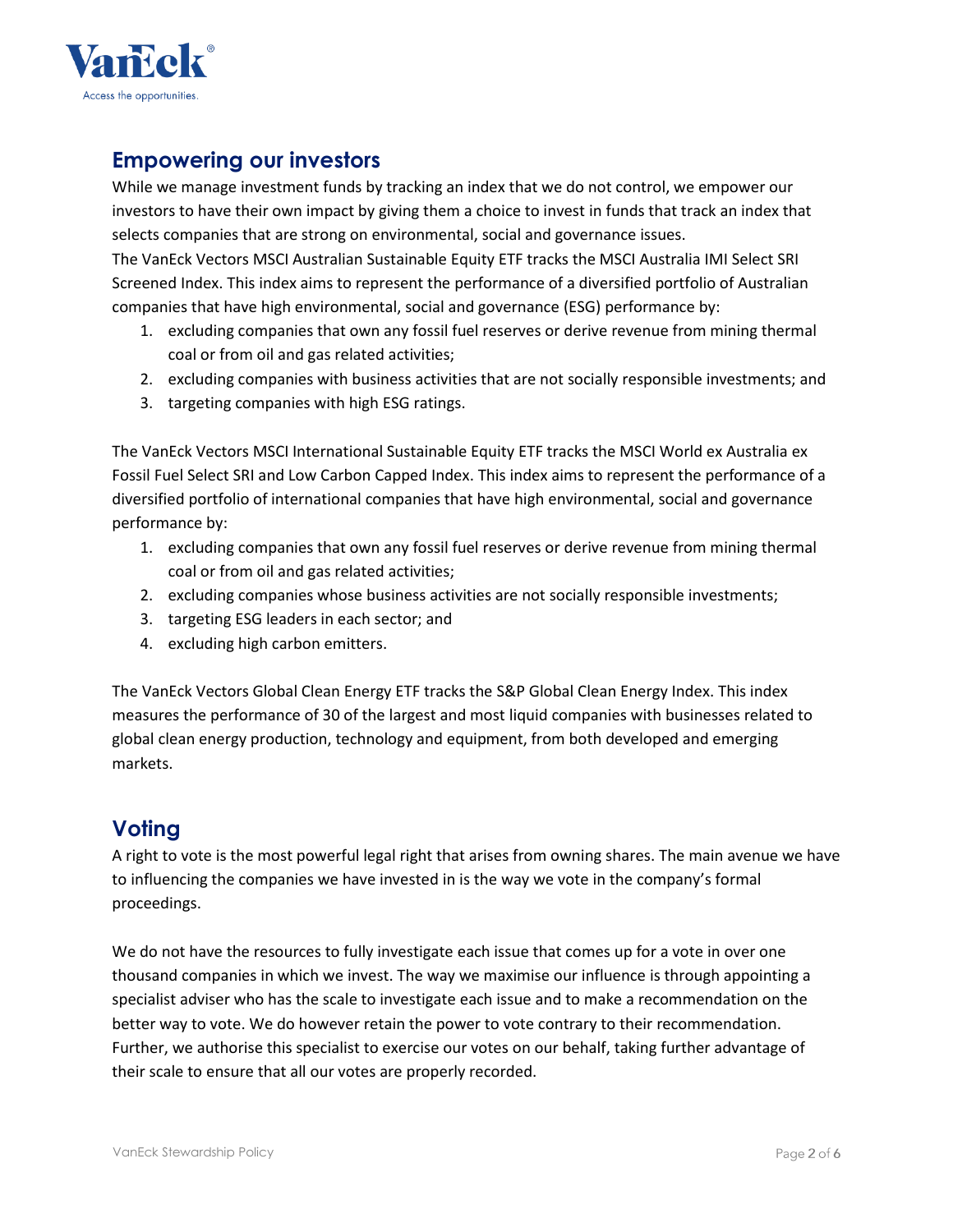

We have appointed one of the world's leading proxy voting service providers, Glass Lewis & Co., LLC, to this role. Our Proxy Voting Policy, including Glass Lewis' Guidelines, can be found at [www.vaneck.com.au.](http://www.vaneck.com.au/)

We have a standing instruction in place with Glass Lewis to vote in accordance with their optional environmental, social and governance policy overlay.

## **Engagement**

The limitation of the power of voting to influence a company is that it can only be exercised on matters that come up for a vote. While some matters are legislated as requiring a vote, it is largely the company that controls what matters we get to vote on. So voting on its own is not enough.

We supplement our voting by engaging with the companies that we invest in. Engagement can take many forms. We have to engage through the avenues that are open to us.

Engagement may involve the advocacy of a particular point of view that we hold but often the power of the engagement is simply in letting the company know that we consider a particular issue to be a serious one that the company needs to be paying significant attention to.

The power of our engagement is when it adds weight to points of view that the company is hearing from many investors. When the opportunities arise, we will engage in collaboration with other investors.

We have to be realistic about how much engagement we can undertake as well as the form of that engagement. We aim to engage with 25 companies per year with a minimum of 5 per quarter. We will in most cases have to source contact information on the company from websites or company filing releases. We will then email the company directly with a series of questions.

The main triggers for us to engage will be

- 1. When we are notified of a Level 1 meeting by Glass Lewis;
- 2. When there is an ESG downgrade noted by MSCI;
- 3. When the company reaches out to us directly or through a third party.

We will keep an internal log recording every contact, which will be updated after each contact.

# **Advocacy**

While we may advocate a point of view through direct engagement with a company that we have invested in, advocacy can also be directed at other parties.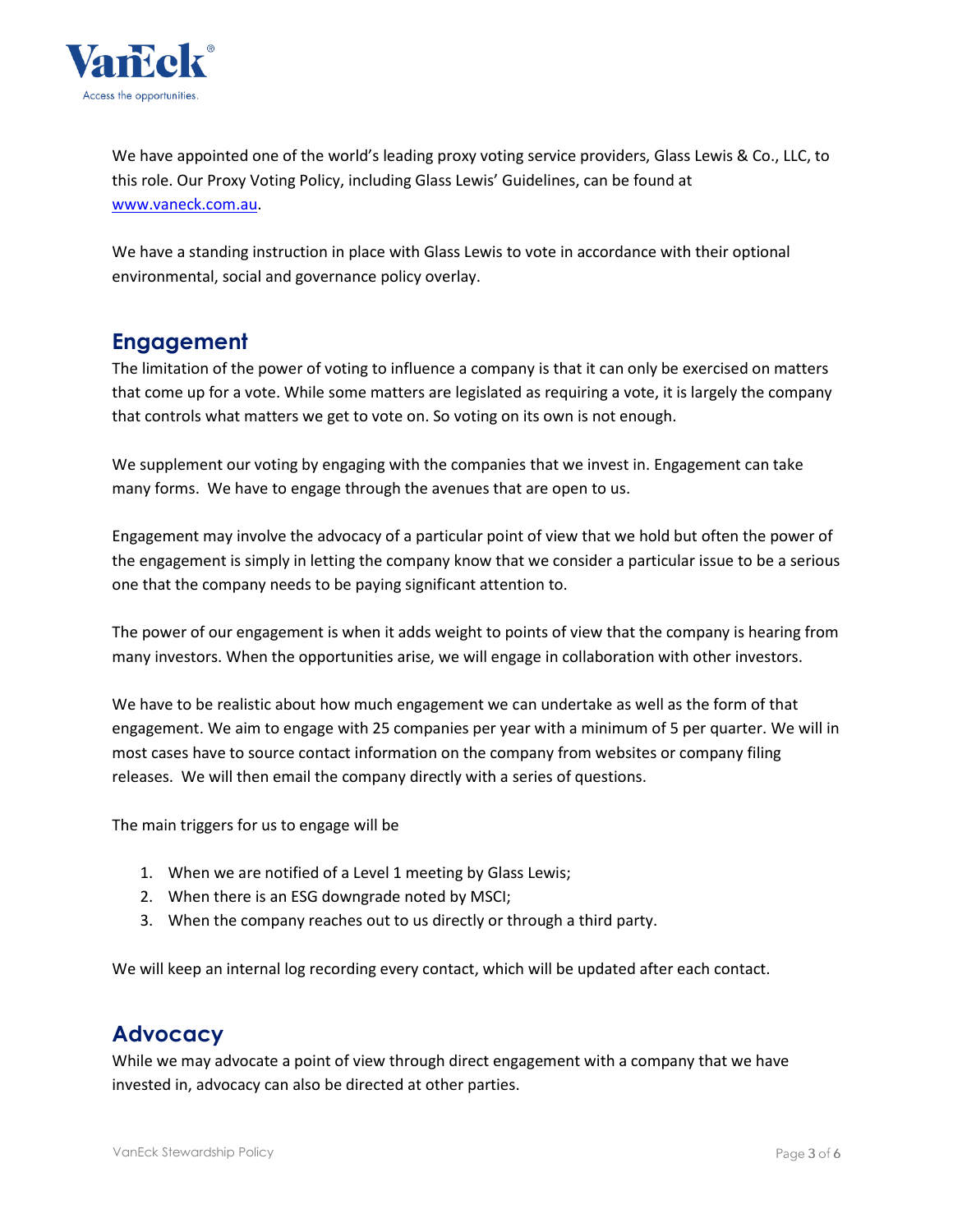

We may advocate a point of view to a government in order to improve the regulatory environment in which the companies we invest in operate.

We may advocate a point of view publicly, most likely through the media, in order to generate broader support for that point of view.

Given our relatively small size a lot of our advocacy will be a collaborative effort through the Financial Services Council, which is a leading industry organisation in Australia.

## **Class Actions**

We generally participate in the class actions that are available to us.

The existence of class actions keeps pressure on companies to do the right thing. Supporting class actions doesn't just benefit investors financially, it is supporting one of the systematic checks on company behaviour.

## **Disclosure**

Both our engagement and voting activities will be reported back to investors and made publicly available through our website, [www.vaneck.com.au.](http://www.vaneck.com.au/)

## **Our Priorities**

#### **Board Quality**

Board quality includes board composition, effectiveness, diversity and accountability. Our primary focus is to ensure that the individuals who represent the interests of all shareholders are independent, committed, capable and appropriately experienced.

Boards working to protect and enhance the best interests of shareholders typically possess the following four characteristics:

- Independence;
- Breadth and depth of experience
- **•** Diversity
- A record of performance.

The better the quality of a company's board, the more likely it is that the company will act appropriately.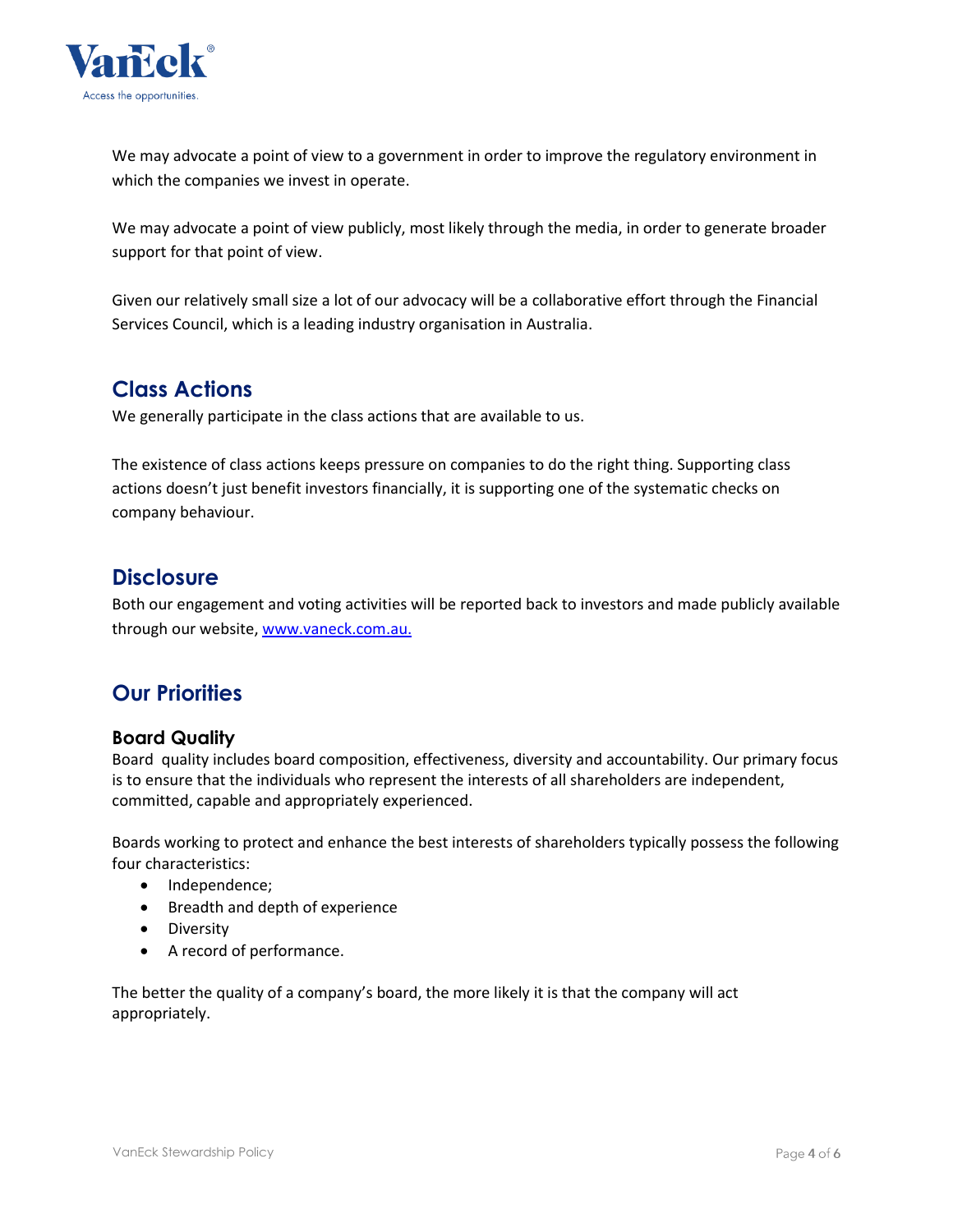

#### **Environmental, Social and Governance Issues**

We understand the importance of ensuring the sustainability of companies' operations and believe that an inattention to material environmental and social issues can present direct, legal, financial, regulatory and reputational risks for companies that could serve to harm shareholder interests. Therefore, we believe that these issues should be carefully monitored and managed by companies and that companies should have an appropriate oversight structure in place to ensure that they are mitigating attendant risks and capitalising on related opportunities to the best extent possible.

#### **Executive Remuneration**

We believe that each company should design and apply specific, fit-for-purpose remuneration policies and practices that are appropriate to the circumstances of the company and, in particular, will attract and retain competent executives and other staff and motivate them to grow the company's long-term shareholder value.

Common issues that make remuneration in appropriate are:

- excessive bonuses;
- performance metrics not being fully disclosed; and
- benefits vesting over short periods.

#### **Capital Management**

Returns to shareholders are dependent on sound capital management. Getting the balance right between equity and debt directly determines the earnings per share and the amount of risk taken in while generating those earnings.

Particular attention is paid to:

- excessive capital issuances diluting earnings;
- reviews of debt issues; and
- guarantees not exceeding net assets.

#### **Mergers and Acquisitions**

A merger or an acquisition can be one of the most impactful events on shareholder value.

The most important decision can be whether to accept or reject a takeover offer for a company that we have invested in.